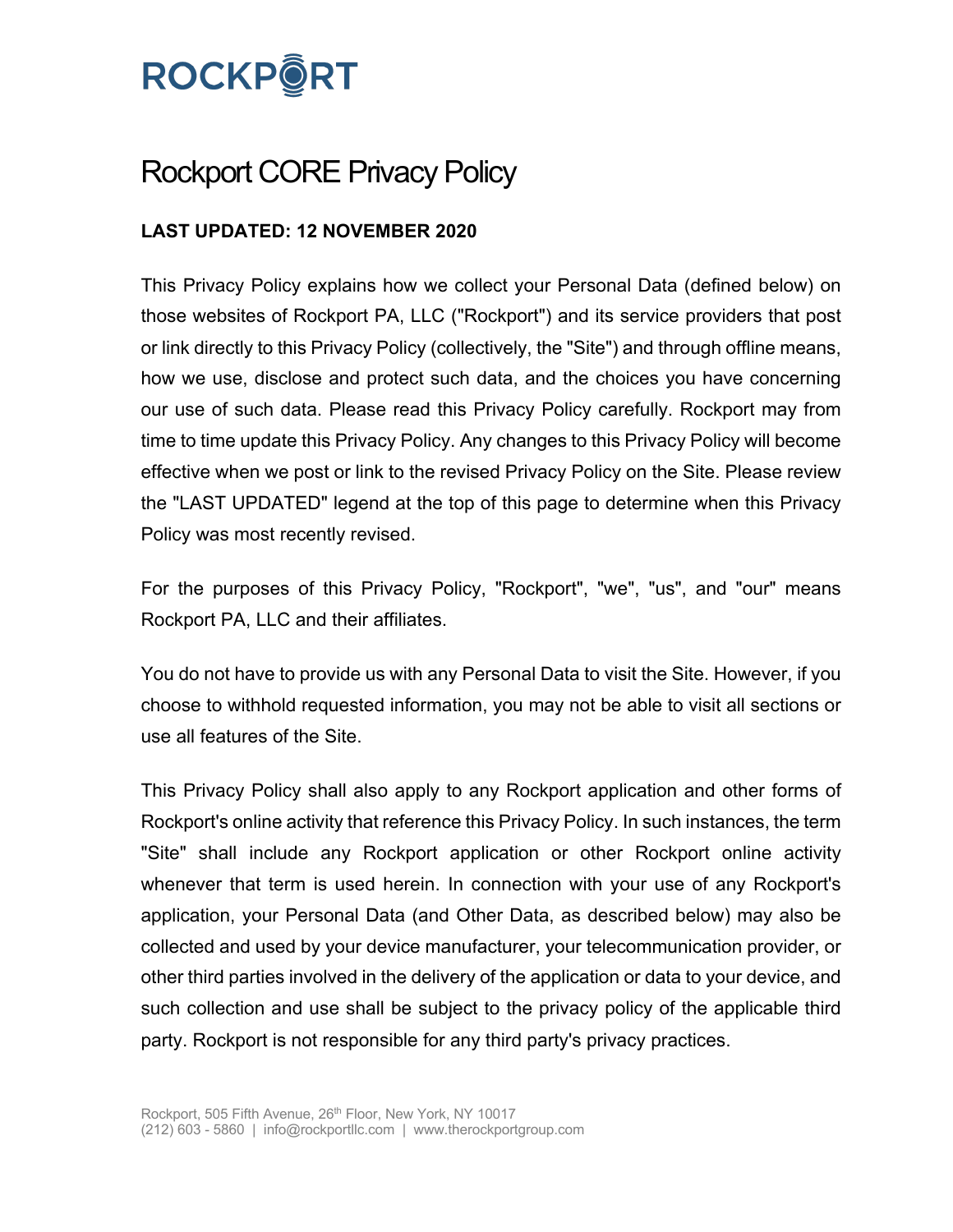# **Types of Data Collected**

We gather Personal Data and Other Data (as described below).

# **Collection of Personal Data**

Personal data is information that identifies you or can be used to identify or contact you, e.g., your name, email address, address, or phone number ("Personal Data"). We may need to collect and process Personal Data in order to provide requested information, products, or services to you (including the Site) or because we are legally required to do so.

- Rockport requests Personal Data from you if the Site requires registration. The registration process requests that you provide your name, business email address, business address, business phone number, and company affiliation, and agree to the User Agreement presented at the time of registration
- Rockport may receive Personal Data from social media platforms. For example, if you elect to use your social media credentials to log in to your Site account, certain Personal Data from your social media account will be shared with us, which may include Personal Data that is part of your social media profile.
- Rockport may collect Personal Data voluntarily provided by you, including in emails to the Site, online forms, order, and registration forms, surveys, promotion participation, phone calls, and online chats with Rockport's customer service and through other means.
- Rockport may collect information through various other means, including participation at conferences and events, individual introductions, from employers that enroll their employees in our services, and from selected thirdparty business partners. From time to time, we may also acquire from third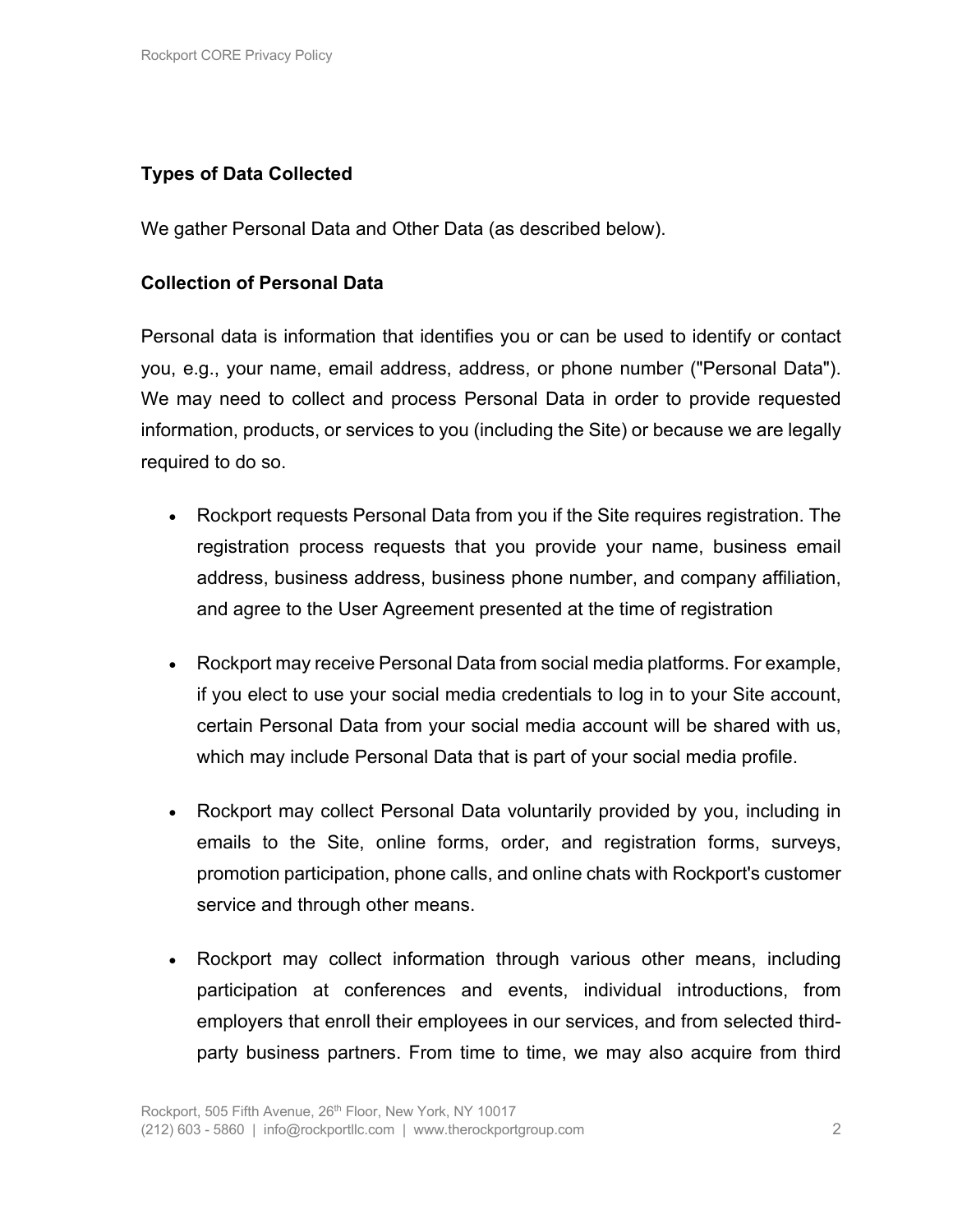parties certain lists containing the names and contact information of individuals who may be interested in our products and services.

#### **Use of Personal Data Collected**

We use Personal Data for legitimate business purposes, including the following:

• Fulfillment of Requests

Rockport may use Personal Data about you to deliver products and services to you and provide you with information about products and services you've ordered. We will engage in these activities to manage our contractual relationship with you and/or to comply with a legal obligation.

• Other Communications

From time to time, we may use Personal Data about you to inform you of products, programs, services, and promotions that we believe may be of interest to you. If you or your employer is a Rockport customer, we may also inform you of such products, programs, services, and promotions using Personal Data about you that you or your employer provided to Rockport. If you would prefer that we not send electronic marketing messages to you, please see the "Your Choices" section below.

**Promotions** 

We may operate sweepstakes, contests, and similar promotions (collectively, "Promotions"). If you choose to enter Rockport Promotions, we typically ask you for certain Personal Data when you enter and, if applicable, win a Promotion. You should carefully review the rules of each Promotion in which you participate, as they may contain additional important information about our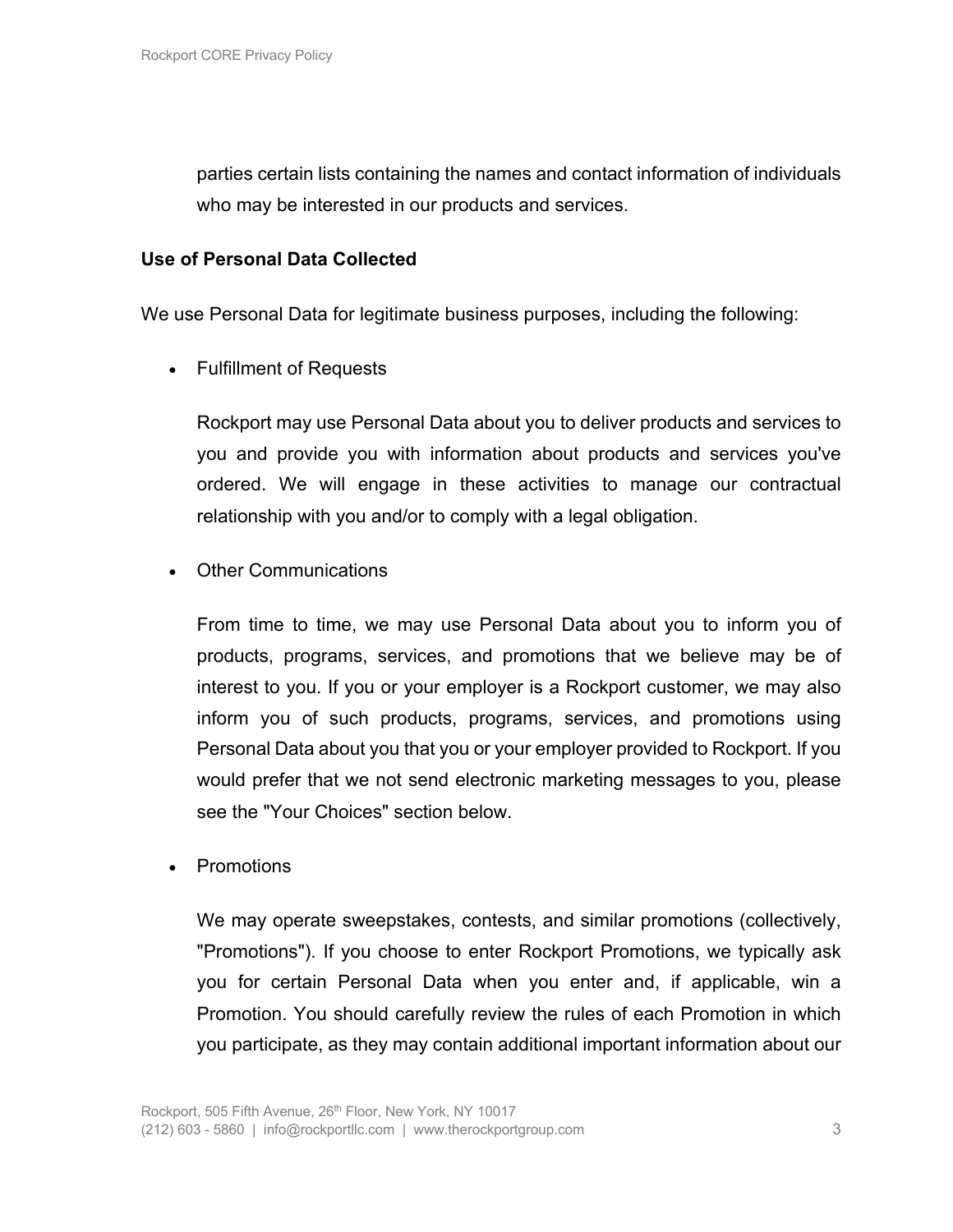use of Personal Data about you. To the extent that the terms and conditions of such rules concerning the treatment of your Personal Data conflict with this Privacy Policy, the terms and conditions of such rules shall control. We use this information to operate the Promotions.

• Other Business Purposes

We may also use Personal Data about you for other business purposes, such as data analysis (for example, to improve the efficiency of our services), editorial and feedback purposes, providing customer support, customizing and improving the content and layout of the Site, completing business transactions (for example, to confirm content requested is received by customers), development of marketing and promotion plans and materials, statistical analysis of user behavior (for example, to understand what parts of the Site are of most interest to users), product development, market research, administering individual accounts, and meeting government regulatory requirements such as sales tax collection, audits, etc. We may also use Personal Data of journalist/media contacts for press release distribution or sharing other newsworthy developments related to our business activities. We engage in these activities to manage our contractual relationship with you, to comply with a legal obligation, and/or because we have a legitimate interest.

• Administrative Communications

Rockport reserves the right to use Personal Data to send to you important information regarding the Site, products, services, your account status, changes to the User Agreement, this Privacy Policy, or any other policies, agreements, or transactions relevant to your use of the Site, products and/or services. Because this information may be important to your use of the Site, products, and/or services, you may not opt-out of receiving such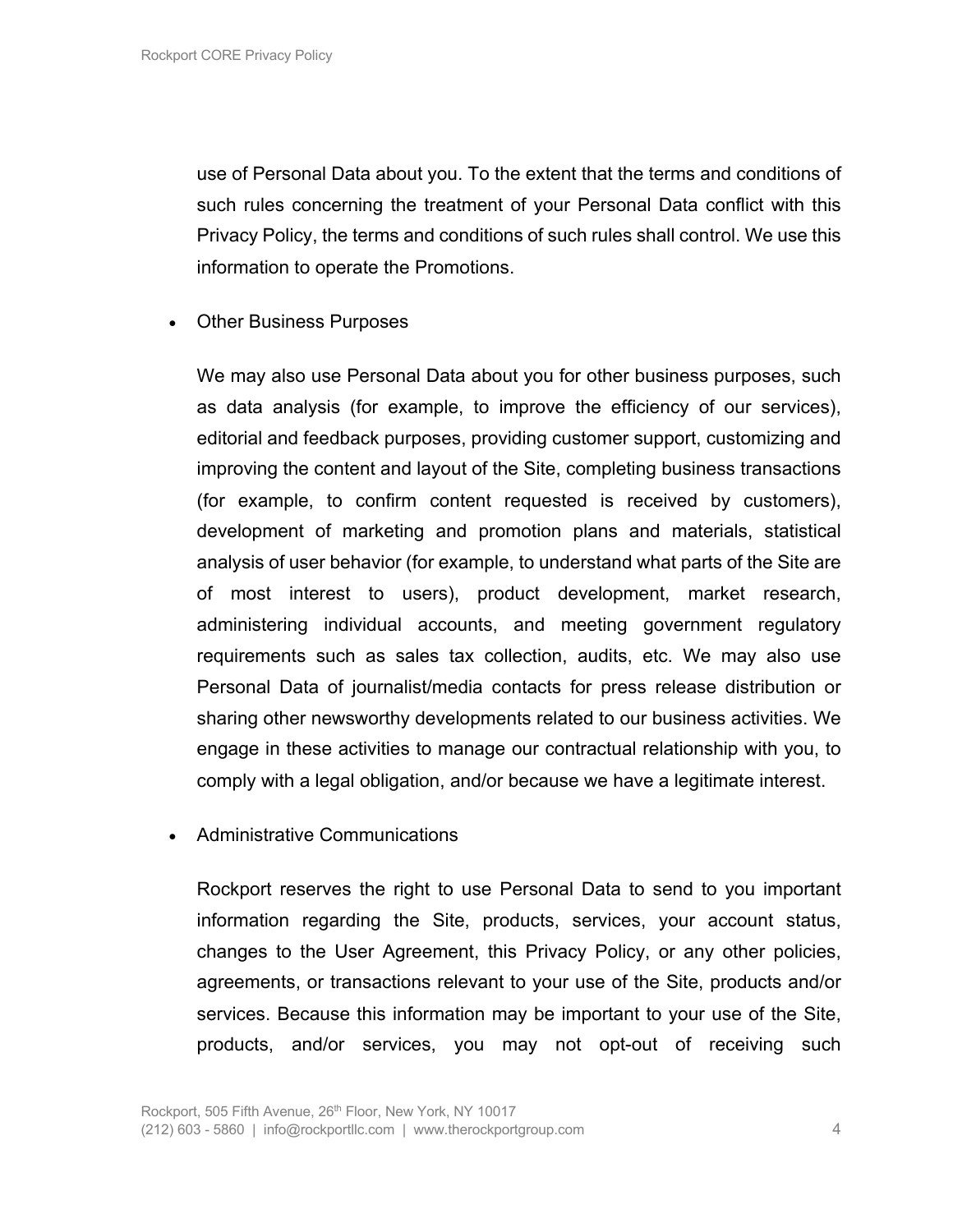communications. We will engage in this activity to manage our contractual relationship with you and/or to comply with a legal obligation.

### **Collection and Use of Other Data**

We and our service providers may also collect and use the following types of data, referred to in this Privacy Policy as "Other Data":

• Monitoring Data

Rockport and its service providers may collect and/or track other information such as demographic information, domain names, computer type, browser types, screen resolution, and other statistical data involving the use of the Site ("Monitoring Data"). We use Monitoring Data to help us understand who uses the Site and to improve and market it, as well as our other websites and services. Unless combined with Personal Data, Monitoring Data does not personally identify you or any other user, and we may use it for any purpose.

• Aggregated Data

We may aggregate Personal Data in a manner such that the end-product does not personally identify you or any other user of the Site, for example, by using information to calculate the percentage of our users who have a particular telephone area code. Such aggregate information may also be used for any purpose.

• Cookies

To enhance the Internet experience on the Site, Rockport and our service providers may use 'cookies' on the Site. Cookies are data that a web server transfers to an individual's computer for recordkeeping and other purposes. We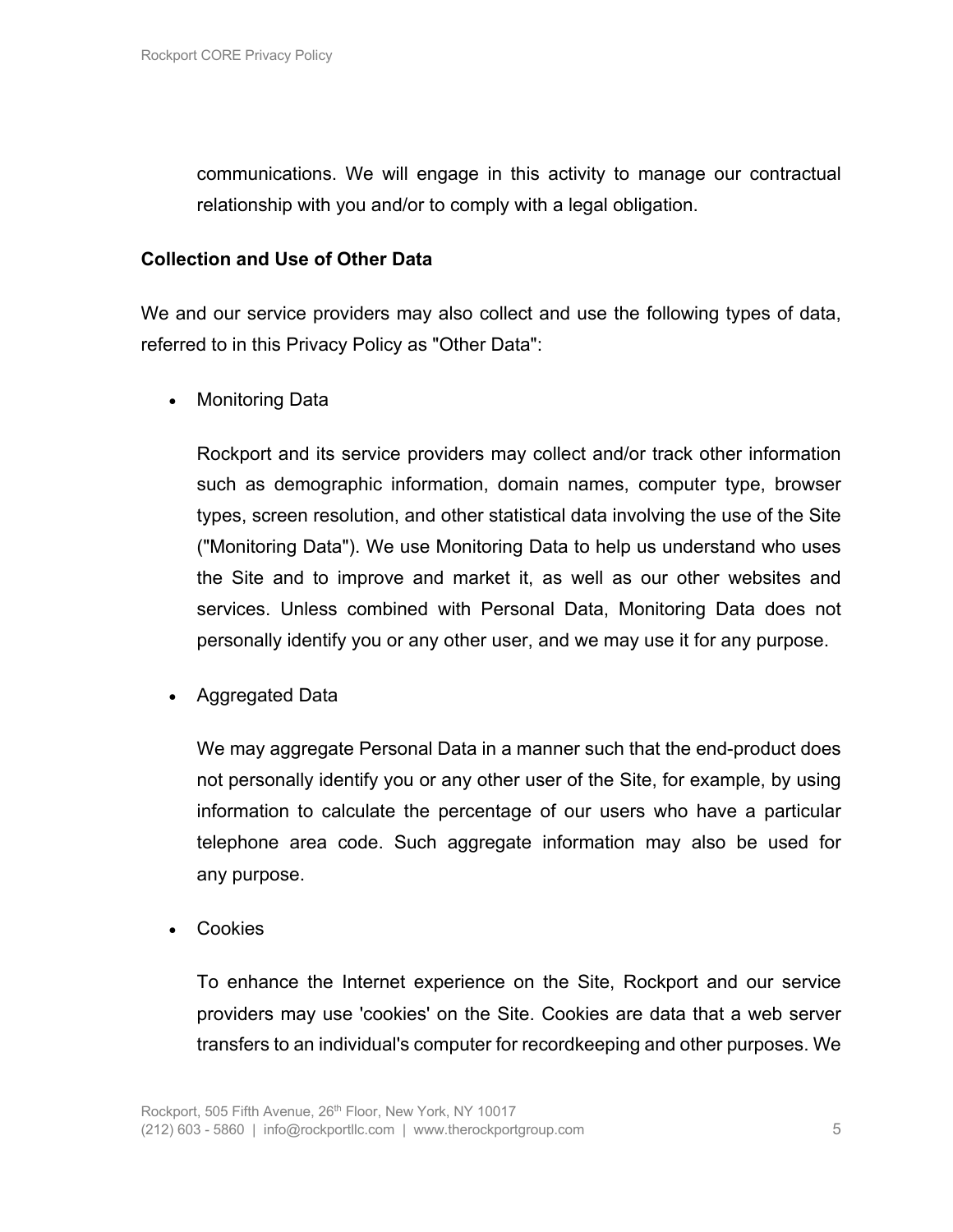use cookies and other technologies to facilitate users' ongoing access to and use of our Site. If you do not want information collected through the use of cookies, there is a simple procedure in most browsers that allows you to automatically decline cookies, or to be given the choice of declining or accepting the transfer of a particular cookie, or cookies from a particular web site, to your computer. If cookies are disabled, however, all features of the Site may not operate as intended. Information about disabling cookies can be found on your Internet browser provider's website. The Site may have a Cookie Policy that applies to its use of cookies and other similar tracking technologies. If it does, then the Cookie Policy will apply in addition to this Privacy Policy.

• Tools

We and our service providers may also use various common Internet tools such as 'pixel tags,' 'action tags,' 'web beacons,' '.gif tags,' 'JavaScript' or similar technologies (together, "Tools") in connection with Site pages and email messages in certain formats to, among other things, track the actions of Site users and email recipients, to determine the success of marketing campaigns and to compile statistics about Site usage and response rates. Tools allow us to count users who have visited certain pages of the Site, to deliver services, and to help determine the effectiveness of promotional or advertising campaigns. When used in email messages in certain formats, Tools can tell the sender whether and when the email has been opened. Rockport uses cookies and Tools to understand how the Site is used and to customize and enhance the Internet experience of individual users. When you revisit the Site, Rockport may recognize you by a Tool and customize your experience. For example, once you have completed the registration process, a cookie and/or Tool will be used to avoid having you register again. We believe cookies and Tools add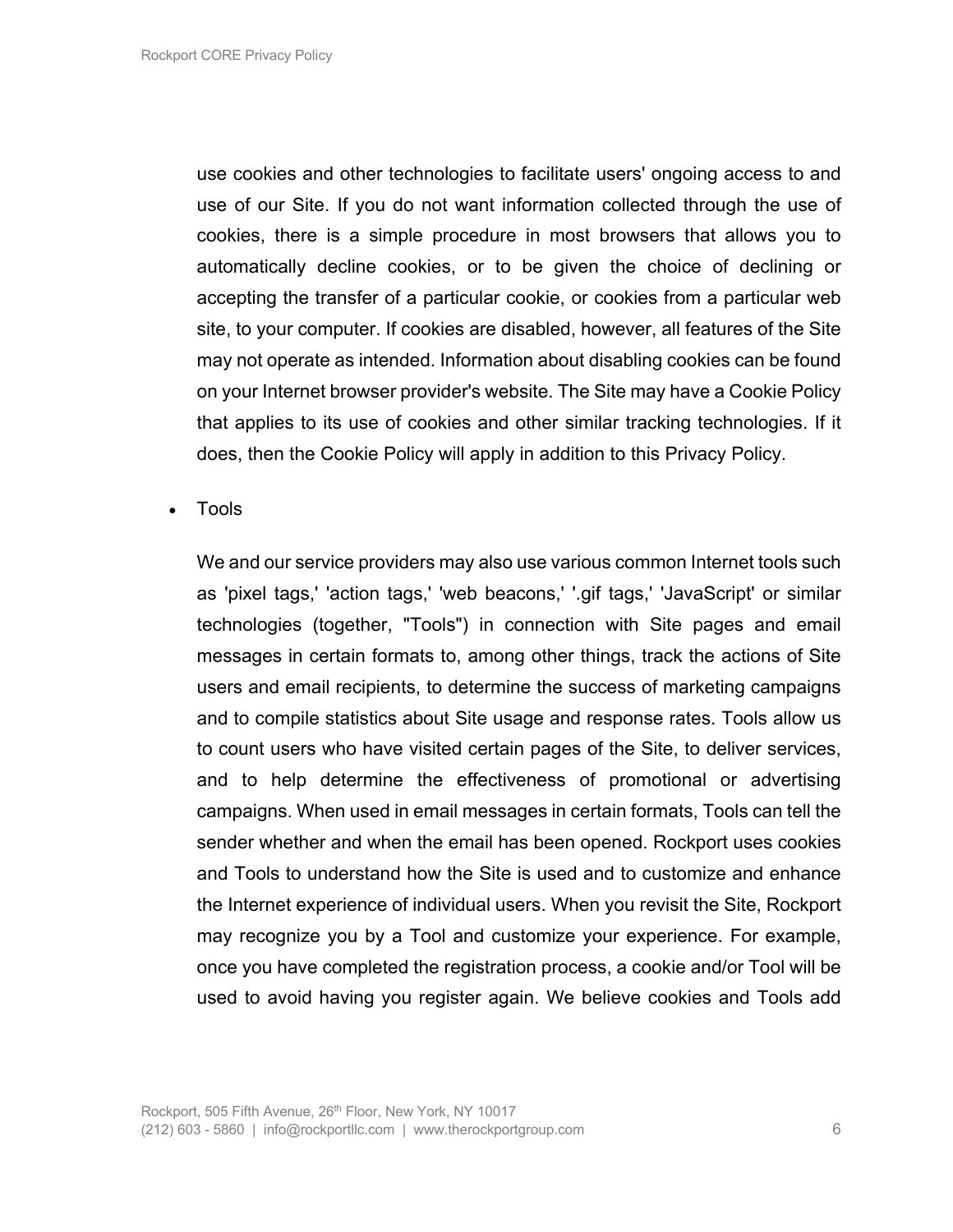value to the user experience. We do not respond to browser do-not-track signals at this time.

• Google Analytics

We use Google Analytics, which uses cookies and other similar technologies, to collect and analyze information about Site use and to report on activities and trends. The service may also collect information regarding the use of other websites, apps, and online resources. You can learn about Google's practices by going to https://policies.google.com/technologies/partner-sites.

• Verification

We may use third-party services to verify that you are a human user. Any information collected as part of such verification is subject to the privacy policy of the third-party service provider.

• IP Addresses

When you visit and interact with the Site, we and our third-party service providers may collect Internet Protocol (IP) addresses. Your IP address is a number that is automatically assigned to the computer that you are using by your Internet Service Provider (ISP). This number is identified and logged automatically in our server log files whenever you visit the Site, along with the time(s) of your visit(s) and the page(s) that you visited. We use IP addresses to understand how the Site is used by our users, to improve the Site, and to enhance user experience of the Site. We may also derive your approximate location from your IP address.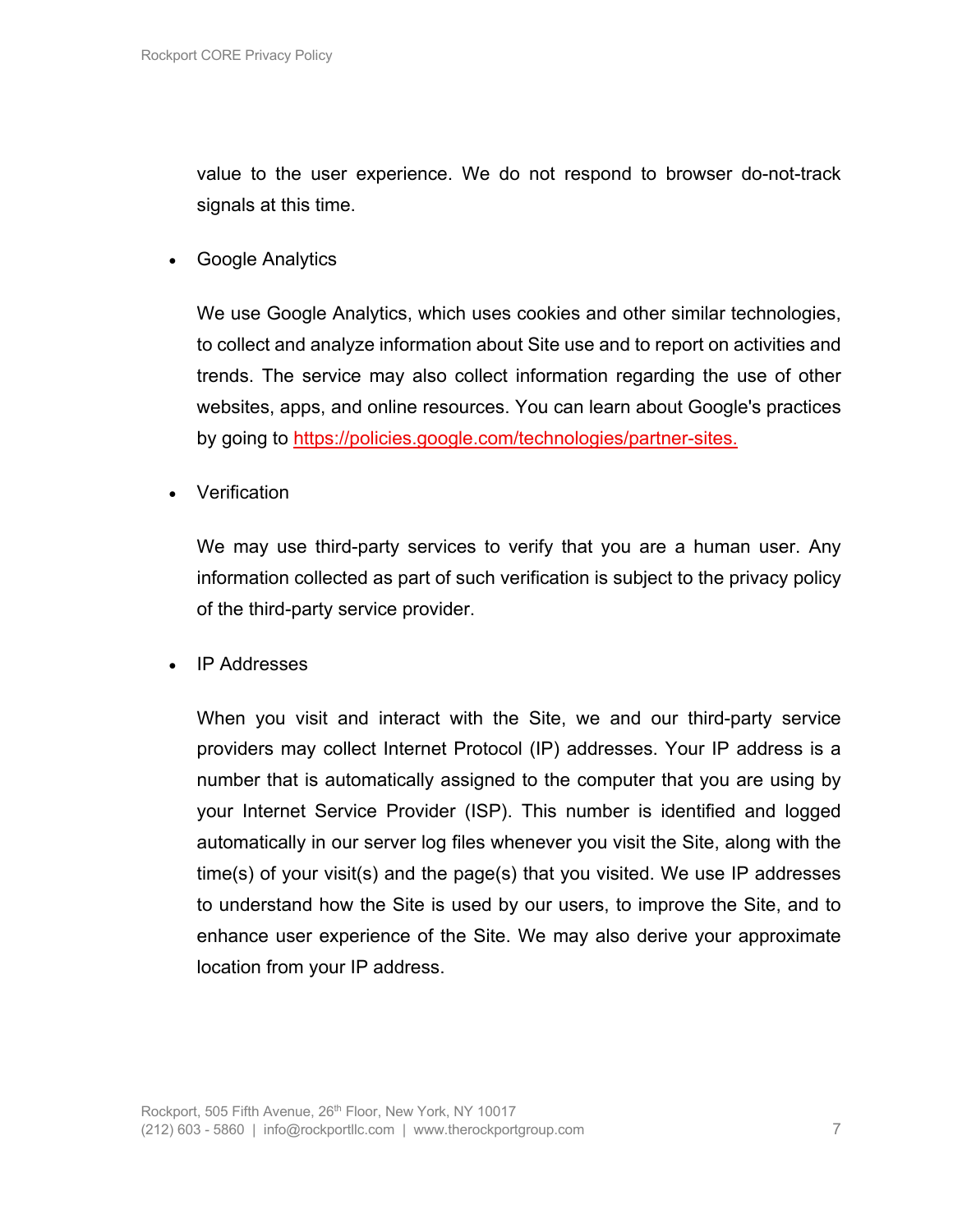If we are required to treat Other Data as Personal Data under applicable law, then we may use and disclose it for the purposes described above, as well as for the purposes for which we use and disclose Personal Data as detailed in this Privacy Policy.

# **Our Advertising**

We may use third-party advertising companies to serve advertisements regarding products and services that may be of interest to you when you access and use the Site, our apps, and other websites or online services, based on information relating to your access to and use of the Site and other websites or online services on any of your devices, as well as on information received from third parties. To do so, these companies may place or recognize a unique cookie on your browser (including through the use of pixel tags). They may also use these technologies, along with information they collect about your online use, to recognize you across the devices you use, such as a mobile phone and a laptop. If you would like more information about this practice, and to learn how to opt-out of it in desktop and mobile browsers on the particular device on which you are accessing this Privacy Policy, please visit http://optout.aboutads.info/#/ and http://optout.networkadvertising.org/#/. You may download the AppChoices app at www.aboutads.info/appchoices to opt-out of this practice in mobile apps.

#### **Disclosure of Personal Data Collected**

We may disclose Personal Data for the following purposes:

• Third-Party Service Providers

We may provide Personal Data to third-party service providers, who provide services to us, including but not limited to, data analysis, order fulfillment, payment processing, and other services.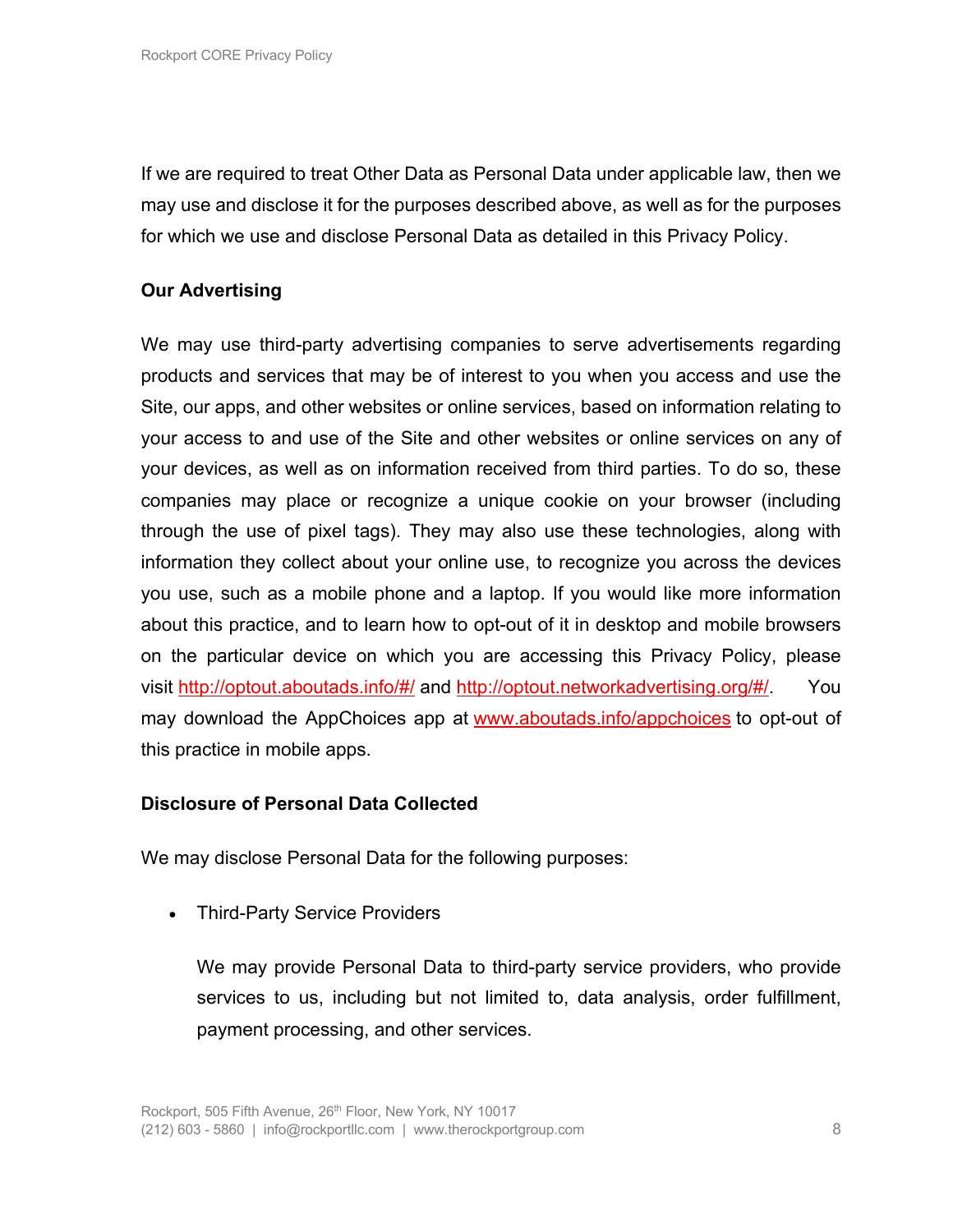# • Affiliate Communications

Rockport may transfer Personal Data among our affiliates to allow our affiliates to contact you regarding products, programs, services, and promotions that they believe may be of interest to you, and such affiliates may otherwise use your Personal Data in accordance with this Privacy Policy. If you would prefer not to receive marketing communications from Rockport or our affiliates, please see the **Your Choices** section below. Rockport PA, LLC will be the party responsible for jointly-used Personal Data.

• Strategic Partners and Co-Branded Sites

From time to time, we may enter into a special relationship with another company that is not owned by or affiliated with Rockport to provide or promote joint products, services, applications, or features (together, "Jointly Offered Items"). These special relationships may include co-branded websites ("cobranded pages"). Any information, including Personal Data, that you provide in connection with one of these Jointly Offered Items, and/or on one of these cobranded pages, will be shared with our third-party partners. You should check these third parties' websites for information regarding their privacy practices. PLEASE NOTE THAT THIS PRIVACY STATEMENT DOES NOT ADDRESS THE PRIVACY OR INFORMATION PRACTICES OF ANY THIRD PARTIES. If you do not want Personal Data about you shared with such third parties, please do not provide Personal Data in connection with the Jointly Offered Items and/or co-branded pages.

• Third-Party Data Providers

If you subscribe to a Rockport product or service that contains third-party data, we may be required to provide your Personal Data to the third party as part of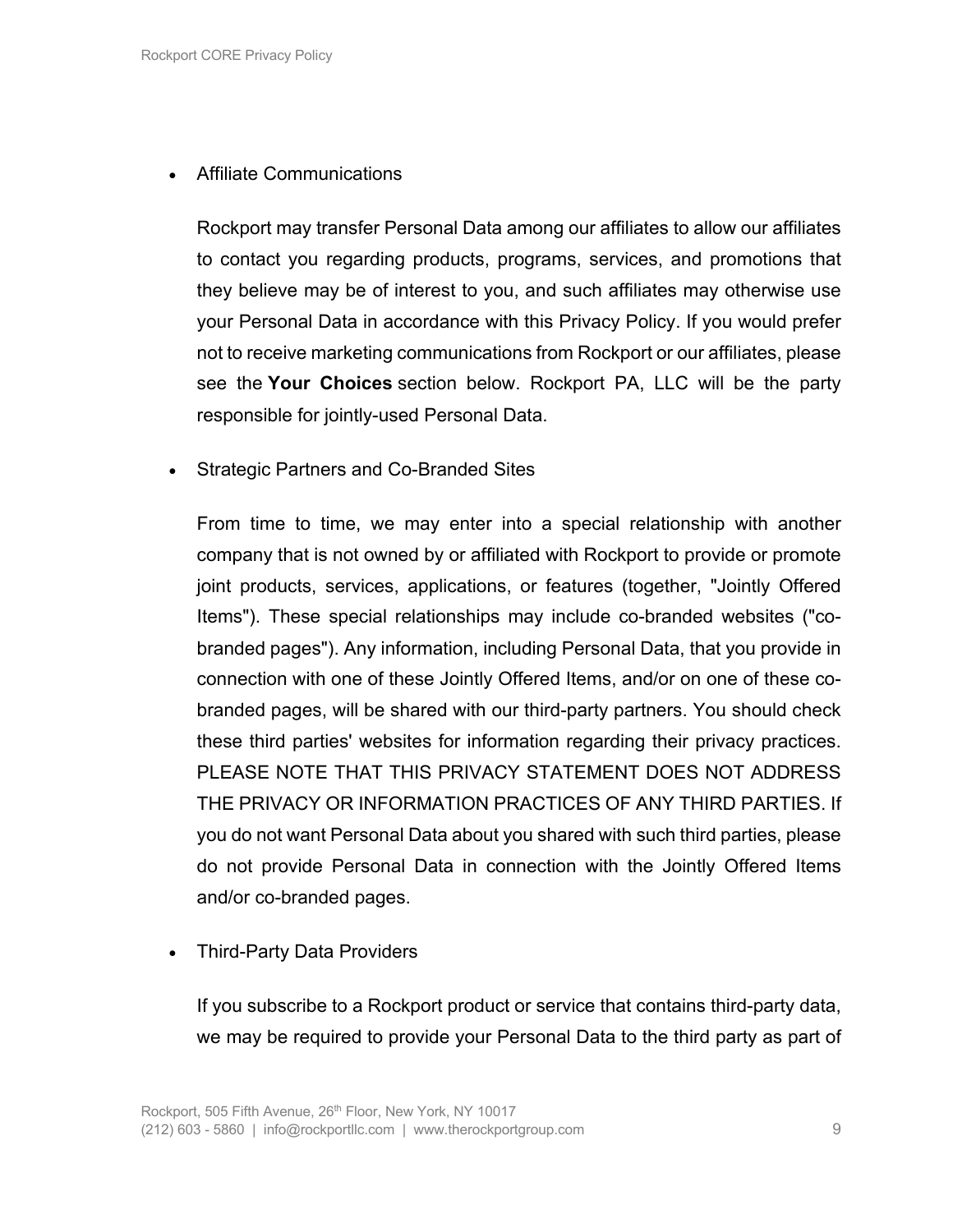our reporting obligations. We will only do so if a third-party data provider conditions your receipt of their data on knowing your identity.

• Conferences and Events

When you attend a conference or event organized by Rockport, your name and contact information may be shared with other attendees.

• Promotions

We may share the Personal Data you provide in connection with Promotions with third-party sponsors of such Promotions (irrespective of whether such Promotions are hosted by us), or otherwise in accordance with the rules applicable to those Promotions.

• Assignment

We may disclose or transfer any and all Personal Data that we collect to an affiliated entity or a third party (and their respective advisors) in the event of any reorganization, merger, sale, joint venture, assignment, transfer, or other disposition of all or any portion of our business, assets or stock (including without limitation in connection with any bankruptcy or similar proceedings).

• Law Enforcement; Emergencies; Compliance

We may use and disclose Personal Data about you to others as we believe to be appropriate: (a) in compliance with laws, rules, or regulations in any country in which Rockport operates, including laws outside your country of residence; (b) to comply with legal process; (c) to respond to requests from government or public authorities, including government and public authorities outside your country of residence; (d) to enforce our Terms of Use; (e) to protect our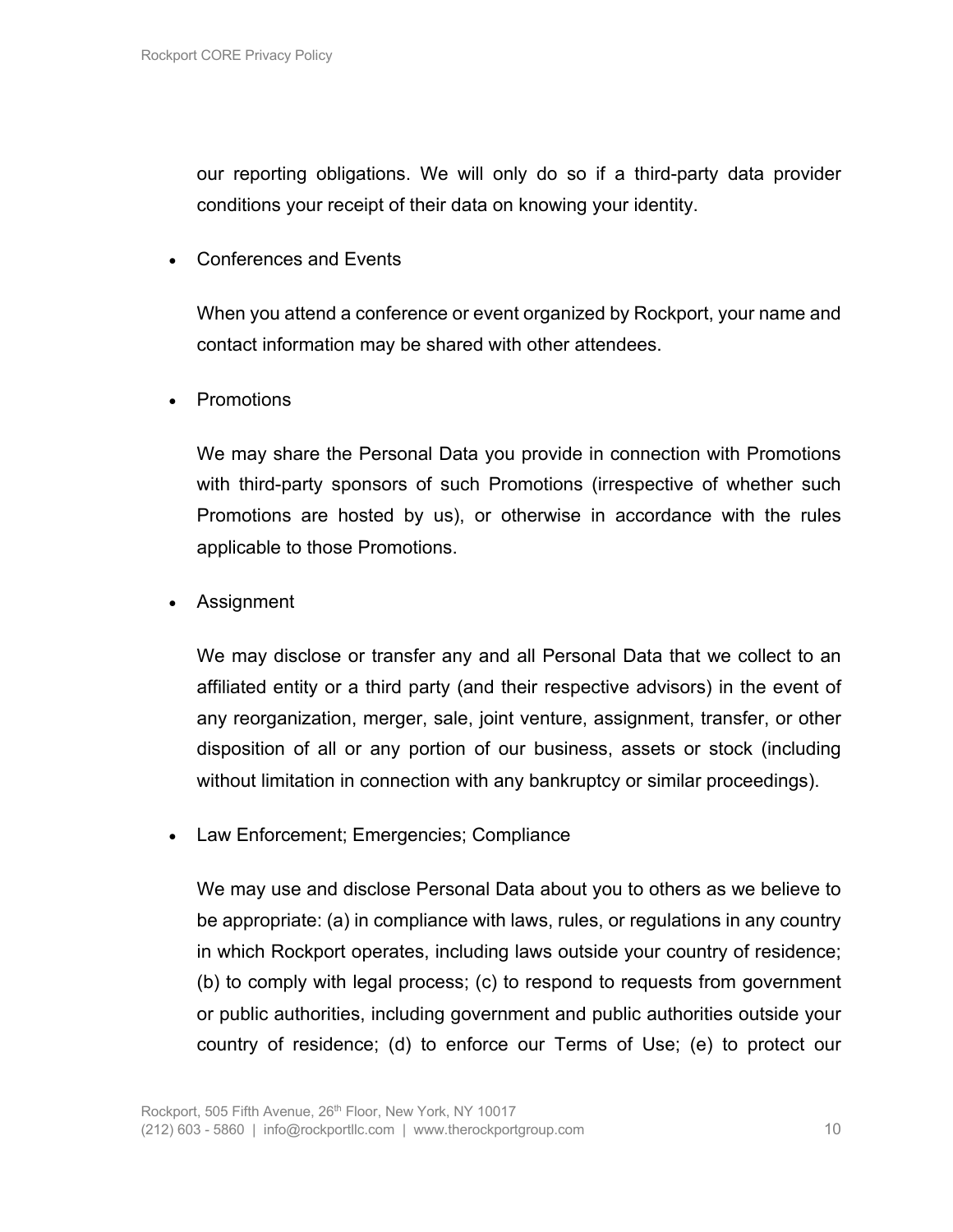operations or those of any affiliated entities; (f) to protect the rights, privacy, safety or property of Rockport, its affiliated entities, you, or others; and (g) to permit us to pursue available remedies or limit the damages that we may sustain. For example, we may, to the fullest extent the law allows, disclose Personal Data about you to law enforcement agencies to assist them in identifying individuals who have been or may be engaged in unlawful activities.

# **Your Choices**

We give you choices regarding our use and disclosure of your Personal Data for marketing purposes.

- If you no longer want to receive marketing-related emails from us on a goingforward basis, you may stop receiving these marketing-related emails by sending an e-mail to unsubscribe@rockportllc.com.
- If you would prefer that we do not share your Personal Data on a going-forward basis with our affiliates or with unaffiliated third parties for their marketing purposes, you may cease this sharing by sending an e-mail to unsubscribe@rockportllc.com.

We will try to comply with your request(s) as soon as reasonably practicable. Please note that if you exercise the second option as described above, we will not be able to remove your Personal Data from the databases of our affiliates or unaffiliated third parties with which we have already shared your Personal Data (i.e., to which we have already provided your Personal Data as of the date that we implement your request). Further, please note that requesting us not to share your Personal Data with affiliates or unaffiliated third parties may result in you no longer receiving any marketing emails from Rockport. Please also note that if you choose not to receive marketing-related messages from us, we may still send you important administrative messages, and you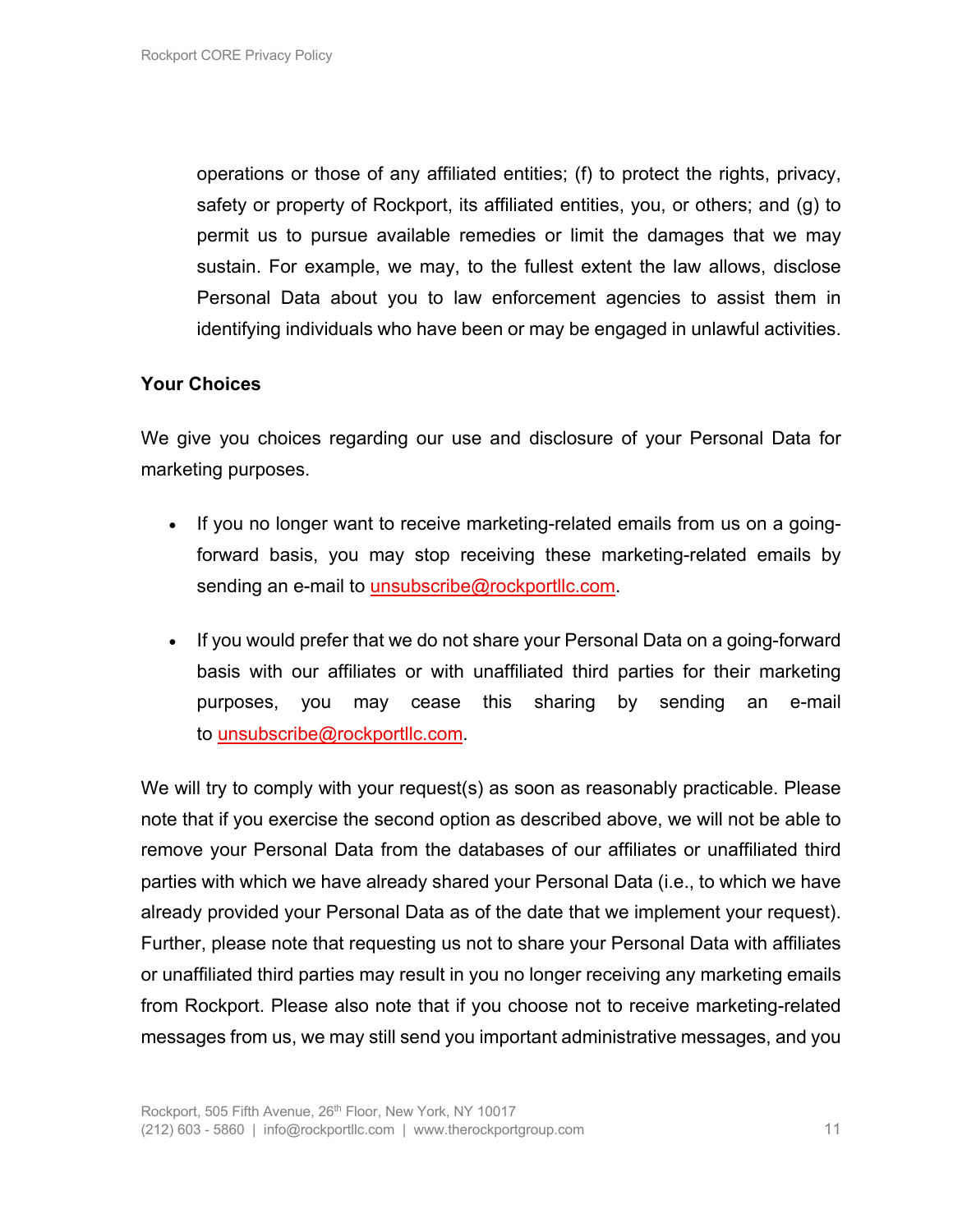cannot elect to stop receiving such administrative messages unless you choose to stop receiving services from us.

You may also indicate your choices regarding marketing-related emails by contacting us via postal mail or telephone using the **Contact Information for Rockport** below, or if you have a Site profile/account, by changing your preferences on your Site profile/account at any time.

#### **Links**

The Site may contain links to other Internet websites, including social media sites and third-party hosted collaboration tools. These linked sites are not under Rockport's control. We provide links only as a convenience, and Rockport does not endorse or control and is not responsible for, the privacy practices or the content of these linked sites. If you provide any Personal Data through any third-party website or choose to communicate with us using third-party collaboration tools or other social media platforms, your transaction will occur on that third party's website (not the Site) and the Personal Data you provide will be collected by and controlled by the privacy policy of, that third party. We recommend that you familiarize yourself with the privacy policies and practices of any such third parties. PLEASE NOTE THAT THIS PRIVACY POLICY DOES NOT ADDRESS THE PRIVACY OR INFORMATION PRACTICES OF ANY THIRD PARTIES, INCLUDING, WITHOUT LIMITATION, AFFILIATED ENTITIES THAT DO NOT POST OR LINK DIRECTLY TO THIS PRIVACY POLICY.

#### **Security Measures**

Rockport has established reasonable organizational and technical measures to protect Personal Data within our organization from loss, misuse, or unauthorized access, disclosure, alteration, or destruction. Please note that while Rockport has endeavored to create a secure and reliable Site for users, no site is 100% secure. If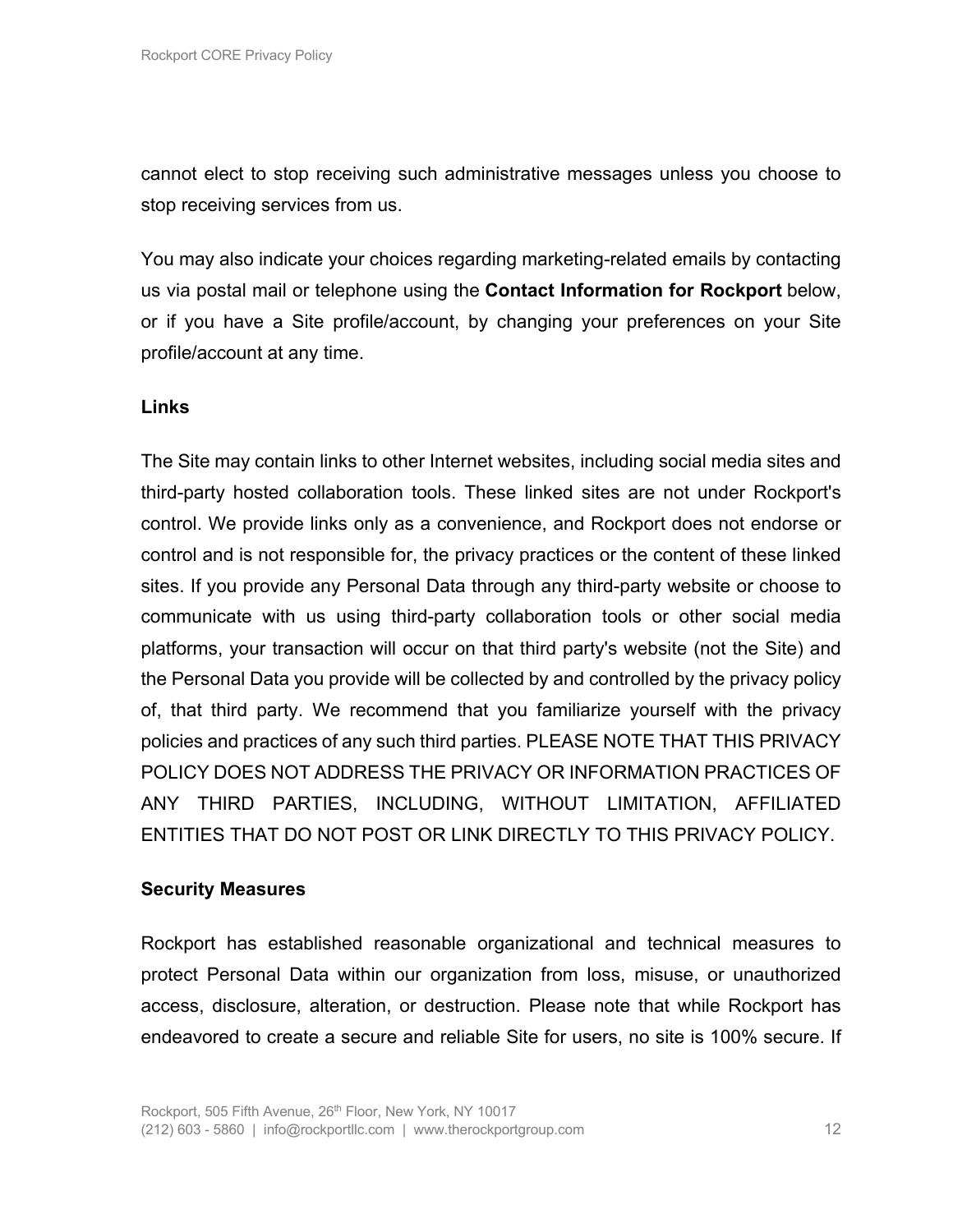you have reason to believe that your interaction with us is no longer secure (for example, if you feel that the security of any account you might have with us has been compromised), please notify us of the problem immediately by contacting us using the information provided below in **Contact Information for Rockport** (note that if you choose to notify us via physical mail, this will delay the time it takes for us to respond to the problem).

# **Data Integrity**

Rockport will use Personal Data only in ways that are compatible with the purposes for which it was collected, authorized by this Privacy Policy, or authorized by you. Rockport will take reasonable steps to ensure that Personal Data is relevant to its intended use, and is accurate, complete, and current (as provided by you). Rockport depends on you to update or correct your Personal Data whenever necessary.

If we learn of a security breach, we may attempt to notify you electronically so that you can take appropriate protective steps. We may also post a notice on the Site if a security breach occurs. Depending on where you live, you may have a legal right to receive notice of a security breach in writing. If you have any questions about the security of your personal information, please contact us as indicated in the **Contact Information for Rockport** section below.

#### **Retention Period**

We will retain Personal Data about you for as long as needed or permitted in light of the purpose(s) for which it was obtained and consistent with applicable law. The criteria used to determine our retention periods include: (i) the length of time we have an ongoing relationship with you; (ii) whether there is a legal obligation to which we are subject; and (iii) whether retention is advisable in light of our legal position (such as in regard to applicable statutes of limitations, litigation or regulatory investigations).